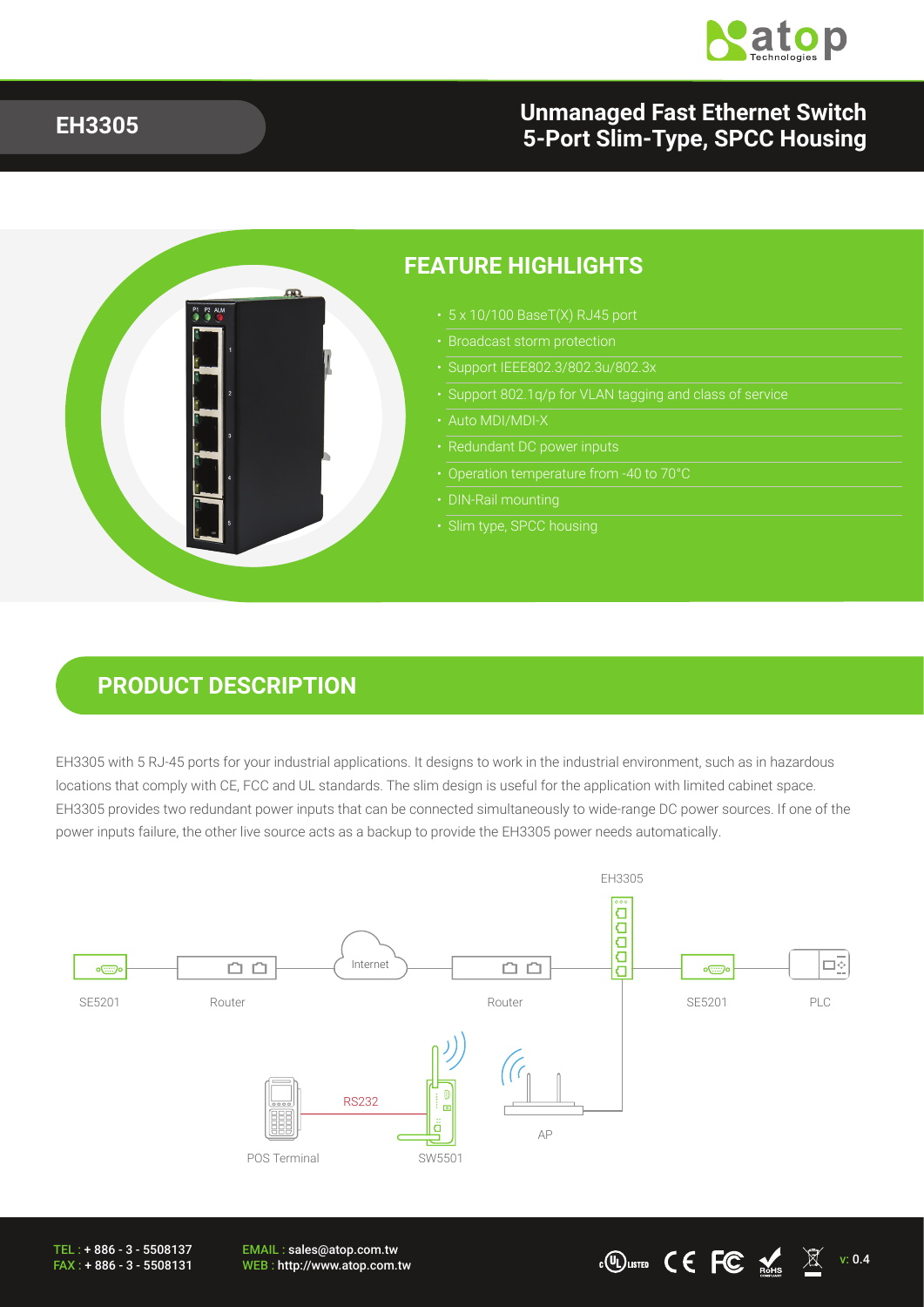

## **SPECIFICATIONS**

| <b>Technical Specifications</b>   |                                                                                                                                                                                                                                         |
|-----------------------------------|-----------------------------------------------------------------------------------------------------------------------------------------------------------------------------------------------------------------------------------------|
| Model Name                        | EH3305                                                                                                                                                                                                                                  |
| <b>Switch Properties</b>          |                                                                                                                                                                                                                                         |
| Processing Scheme                 | Store-and-Forward                                                                                                                                                                                                                       |
| <b>MAC Table Size</b>             | <b>1K</b>                                                                                                                                                                                                                               |
| Packet Buffer                     | 448Kh                                                                                                                                                                                                                                   |
| <b>Ethernet</b>                   |                                                                                                                                                                                                                                         |
| Compliance                        | IEEE 802.3 for 10Base-T<br>IEEE 802.3u for 100Base-T(X) and 100Base-FX<br>IEEE 802.3x for Flow Control, back pressure flow control<br>IEEE 802.1q/p for VLAN Tagging and Class of Service<br>IEEE 802.3az for Energy Efficient Ethernet |
| Auto MDI/MDI-X                    | Yes                                                                                                                                                                                                                                     |
| <b>Power</b>                      |                                                                                                                                                                                                                                         |
| Dual Input Voltage                | 12 - 48 VDC                                                                                                                                                                                                                             |
| Input Current                     | <b>TBD</b>                                                                                                                                                                                                                              |
| Power Consumption                 | <b>TBD</b>                                                                                                                                                                                                                              |
| Reverse Polarity Protection       | Present                                                                                                                                                                                                                                 |
| Connection                        | Lockable 5-pin terminal blocks for power input                                                                                                                                                                                          |
| <b>LED</b>                        |                                                                                                                                                                                                                                         |
| Indicators                        | PWR1, PWR2, Alarm, ALM, LAN                                                                                                                                                                                                             |
| <b>Physical Characteristics</b>   |                                                                                                                                                                                                                                         |
| Housing                           | IP30 protection, SPCC, Black                                                                                                                                                                                                            |
| Dimension $(W \times H \times D)$ | Slim type, 23mm x 94mm x 72mm                                                                                                                                                                                                           |
| Weight                            | <b>TRD</b>                                                                                                                                                                                                                              |
| Installation                      | DIN-Rail mounting                                                                                                                                                                                                                       |
| <b>Environmental Limits</b>       |                                                                                                                                                                                                                                         |
| <b>Operating Temperature</b>      | -40 to 70°C (-40°F to 158°F)                                                                                                                                                                                                            |
| Storage Temperature               | -40 to 85°C (-40°F to 185°F)                                                                                                                                                                                                            |
| Ambient Relative Humidity         | 5 to 95%, 55°C (non-condensing)                                                                                                                                                                                                         |

# **REGULATORY APPROVALS**

| <b>Regulatory Approvals</b> |                                                                                                       |  |
|-----------------------------|-------------------------------------------------------------------------------------------------------|--|
| Safety                      | UL/IEC 62368-1, UL/IEC(CB) 60950-1                                                                    |  |
| FCC(EMI)                    | FCC Part 15, Subpart B, Class A                                                                       |  |
| CE(EMI)                     | EN 55032:2013<br>EN 61000-3-2: 2014, Class A<br>EN 61000-3-3: 2013<br>EN 61000-6-4: $2007 + A1: 2011$ |  |
| CE(EMS)                     | EN 55024: 2010 + A1:2015<br>EN 61000-6-2: 2005 + AC: 2005                                             |  |

TEL : + 886 - 3 - 5508137 FAX : + 886 - 3 - 5508131 EMAIL : sales@atop.com.tw<br>WEB : http://www.atop.com.tw

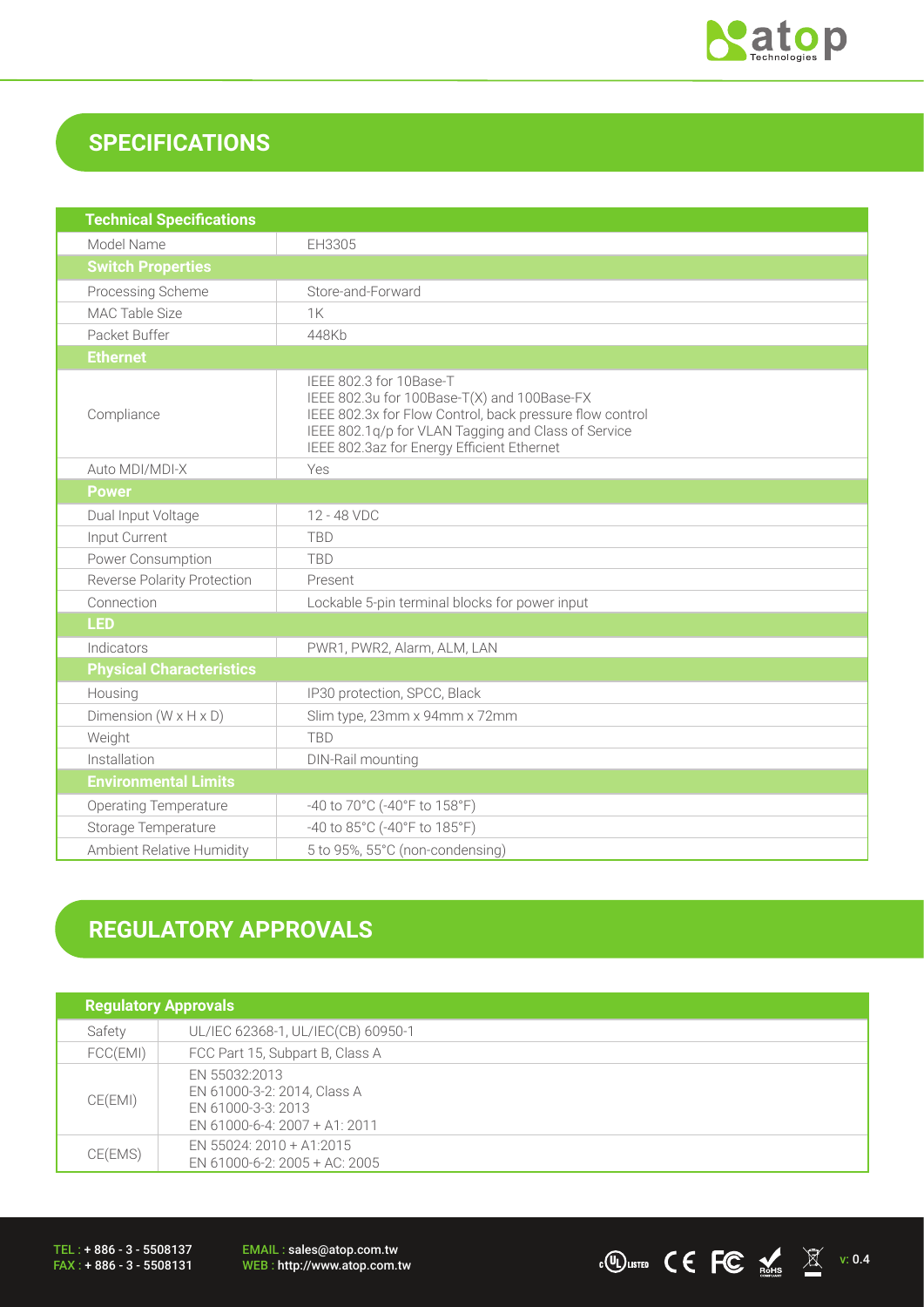

 $\overline{CC}$   $\overline{CC}$   $\overline{CC}$   $\overline{CC}$   $\overline{\mathbb{X}}$  v: 0.4

| <b>Test</b>    | <b>Version</b>                                                                                   |            | <b>Item</b>                                       | <b>Value</b>                                                     | <b>Level</b> | <b>Criterion</b> |
|----------------|--------------------------------------------------------------------------------------------------|------------|---------------------------------------------------|------------------------------------------------------------------|--------------|------------------|
| IEC 61000-4-2  | 2008                                                                                             | <b>ESD</b> | <b>Contact Discharge</b><br>Air Discharge         | ±6KV<br>±8KV                                                     | 3<br>3       | B<br>B           |
| IEC 61000-4-3  | 2010                                                                                             | <b>RS</b>  | 80-1000MHz                                        | 10 (V/m)                                                         | 3            | A                |
| IEC 61000-4-4  | 2012                                                                                             | EFT.       | DC Power Port<br><b>LAN Port</b>                  | $±2.0$ KV<br>$±2.0$ KV                                           | 3<br>4       | B<br>B           |
| IEC 61000-4-5  | 2014                                                                                             | Surge      | DC Power Port<br>DC Power Port<br><b>LAN Port</b> | Line-to Line±0.5KV<br>Line-to Earth±0.5KV<br>Line-to Earth±2.0KV | 3<br>3<br>3  | B<br>B<br>B      |
| IEC 61000-4-6  | 2013                                                                                             | CS.        | $0.15 - 80$ MHz                                   | 10 Vrms                                                          | 3            | A                |
| IEC 61000-4-8  | 2009                                                                                             | PFMF       | Enclosure                                         | AC 50Hz 10A/m                                                    | 3            | A                |
| IEC 61000-4-11 | 2004                                                                                             | DIP        | <b>AC Power Port</b>                              |                                                                  |              |                  |
| Shock          | IEC 60068-2-27                                                                                   |            |                                                   |                                                                  |              |                  |
| Drop           | IEC 60068-2-32                                                                                   |            |                                                   |                                                                  |              |                  |
| Vibration      | IEC 60068-2-6                                                                                    |            |                                                   |                                                                  |              |                  |
| Noise Immunity | Simulator noise 500 Vp-p, noise width: 1 us by noise simulator of 25 to 60 Hz in noise frequency |            |                                                   |                                                                  |              |                  |
| RoHS           | <b>YES</b>                                                                                       |            |                                                   |                                                                  |              |                  |
| <b>MTBF</b>    | 20 years (TBD)                                                                                   |            |                                                   |                                                                  |              |                  |
| Warranty       | 5 Years                                                                                          |            |                                                   |                                                                  |              |                  |

# **DIMEMSIONS & LAYOUT**



EMAIL : sales@atop.com.tw<br>WEB : http://www.atop.com.tw